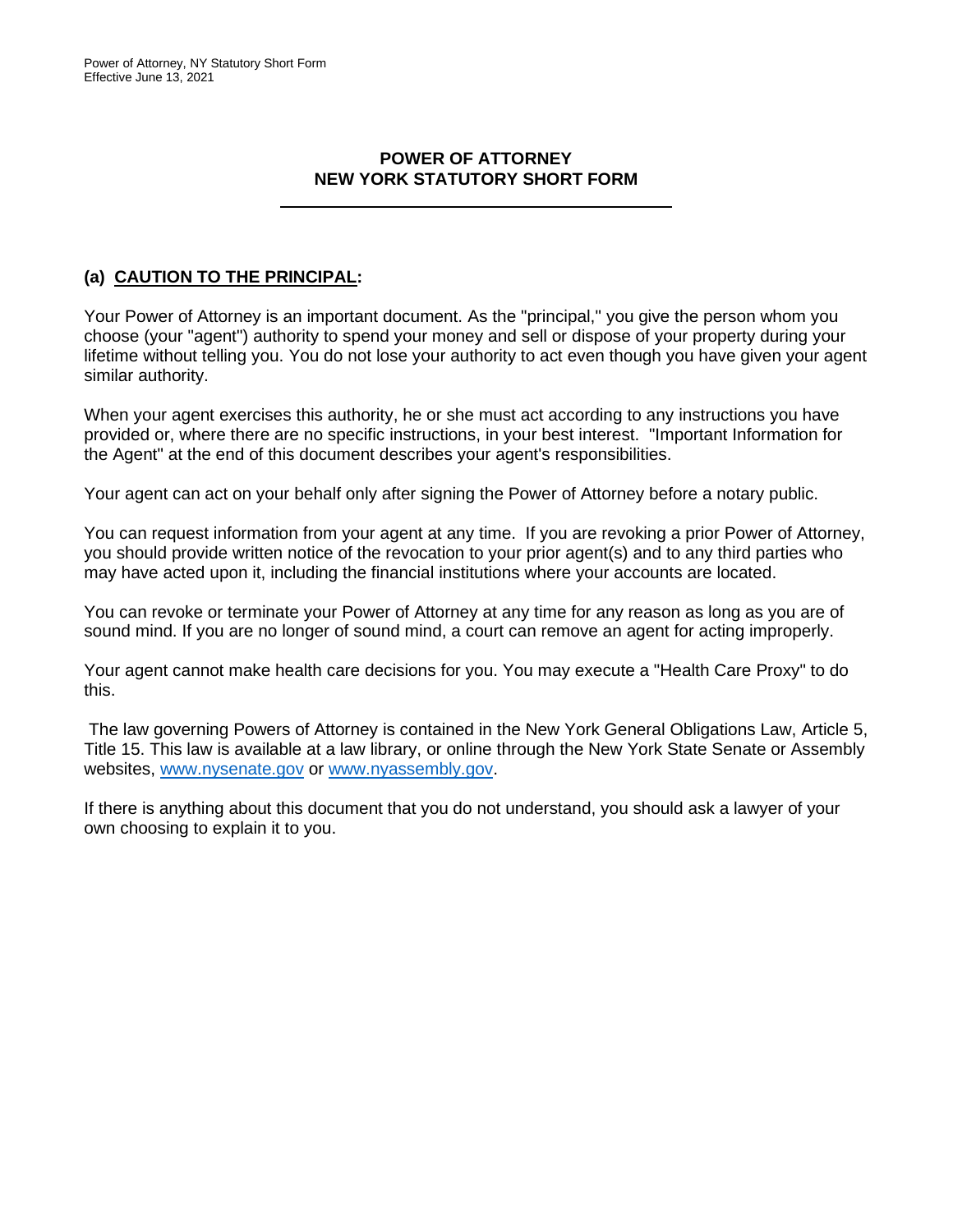### (b) **DESIGNATION OF AGENT(S)**:

I,  $\frac{1}{2}$  , hereby appoint:

(name and address of principal)

as my agent(s)

*(name and address of agent(s))* 

If you designate more than one agent above and you do not initial the statement below, they must act together.

( ) My agents may act SEPARATELY.

## **(c) DESIGNATION OF SUCCESSOR AGENT(S): (OPTIONAL)**

If any agent designated above is unable or unwilling to serve, I appoint as my successor agent(s):

*(name(s) and address(es) of successor agent(s))* 

If you do not initial the statement below, successor agents designated above must act together.

( ) My agents may act SEPARATELY.

You may provide for specific succession rules in this section. Insert specific succession provisions here:

**(d)** This POWER OF ATTORNEY shall not be affected by my subsequent incapacity unless I have stated otherwise below, under "Modifications".

**(e)** This POWER OF ATTORNEY does not revoke any Powers of Attorney previously executed by me unless I have stated otherwise below, under "Modifications."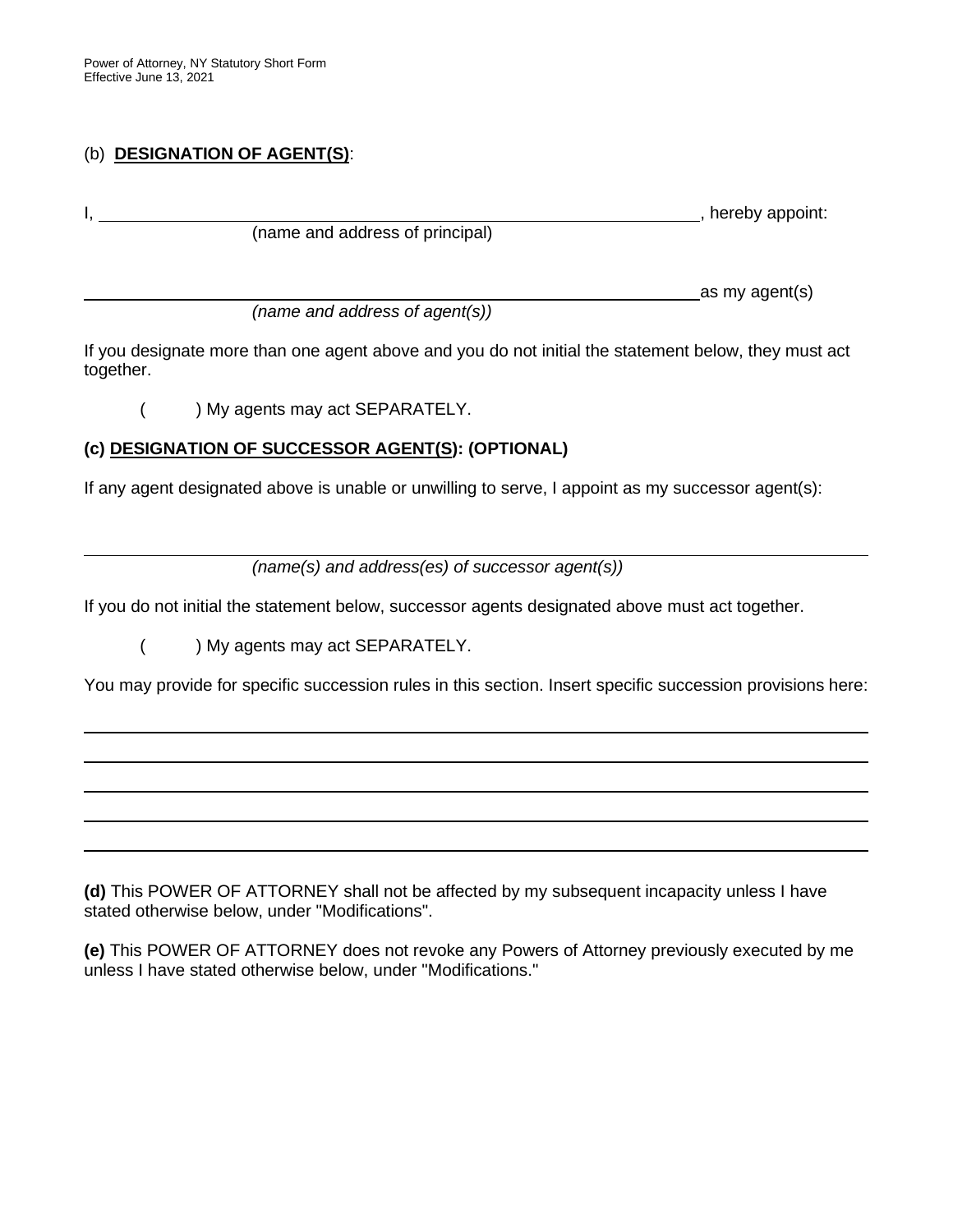# **(f) GRANT OF AUTHORITY:**

To grant your agent some or all of the authority below, either (1) Initial the bracket at each authority you grant, or (2) Write or type the letters for each authority you grant on the blank line at (P), and initial the bracket at (P). If you initial (P), you do not need to initial the other lines.

I grant authority to my agent(s) with respect to the following subjects as defined in sections 5-1502A through 5-1502N of the New York General Obligations Law:

- ( ) (A) real estate transactions;
	- ( ) (B) chattel and goods transactions;
	- ( ) (C) bond, share, and commodity transactions;
	- ( ) (D) banking transactions;
	- ( ) (E) business operating transactions;
	- ( ) (F) insurance transactions;
	- ( ) (G) estate transactions;
	- ( ) (H) claims and litigation;
- ( ) (I) personal and family maintenance. If you grant your agent this authority, it will allow the agent to make gifts that you customarily have made to individuals, including the agent, and charitable organizations. The total amount of all such gifts in any one calendar year cannot exceed five thousand dollars;
- ( ) (J) benefits from governmental programs or civil or military service;
	- ( ) (K) financial matters related to health care; records, reports, and statements;
	- ( ) (L) retirement benefit transactions;
- ( ) (M) tax matters;
- ( ) (N) all other matters;
	- ( ) (O) full and unqualified authority to my agent(s) to delegate any or all of the foregoing powers to any person or persons whom my agent(s) select;
- (P) EACH of the matters identified by the following letters \_\_\_\_\_\_

You need not initial the other lines if you initial line (P).

### **(g) CERTAIN GIFT TRANSACTIONS: (OPTIONAL)**

In order to authorize your agent to make gifts in excess of an annual total of \$5,000 for all gifts described in (I) of the grant of authority section of this document (under personal and family maintenance), and/or to make changes to interest in your property, you must expressly grant that authorization in the Modifications section below. If you wish to authorize your agent to make gifts to himself or herself, you must expressly grant such authorization in the Modifications section below. Granting such authority to your agent gives your agent the authority to take actions which could significantly reduce your property and/or change how your property is distributed at your death. Your choice to grant such authority should be supervised by a lawyer.

( ) I grant my agent authority to make gifts in accordance with the terms and conditions of the Modifications that supplement this statutory Power of Attorney.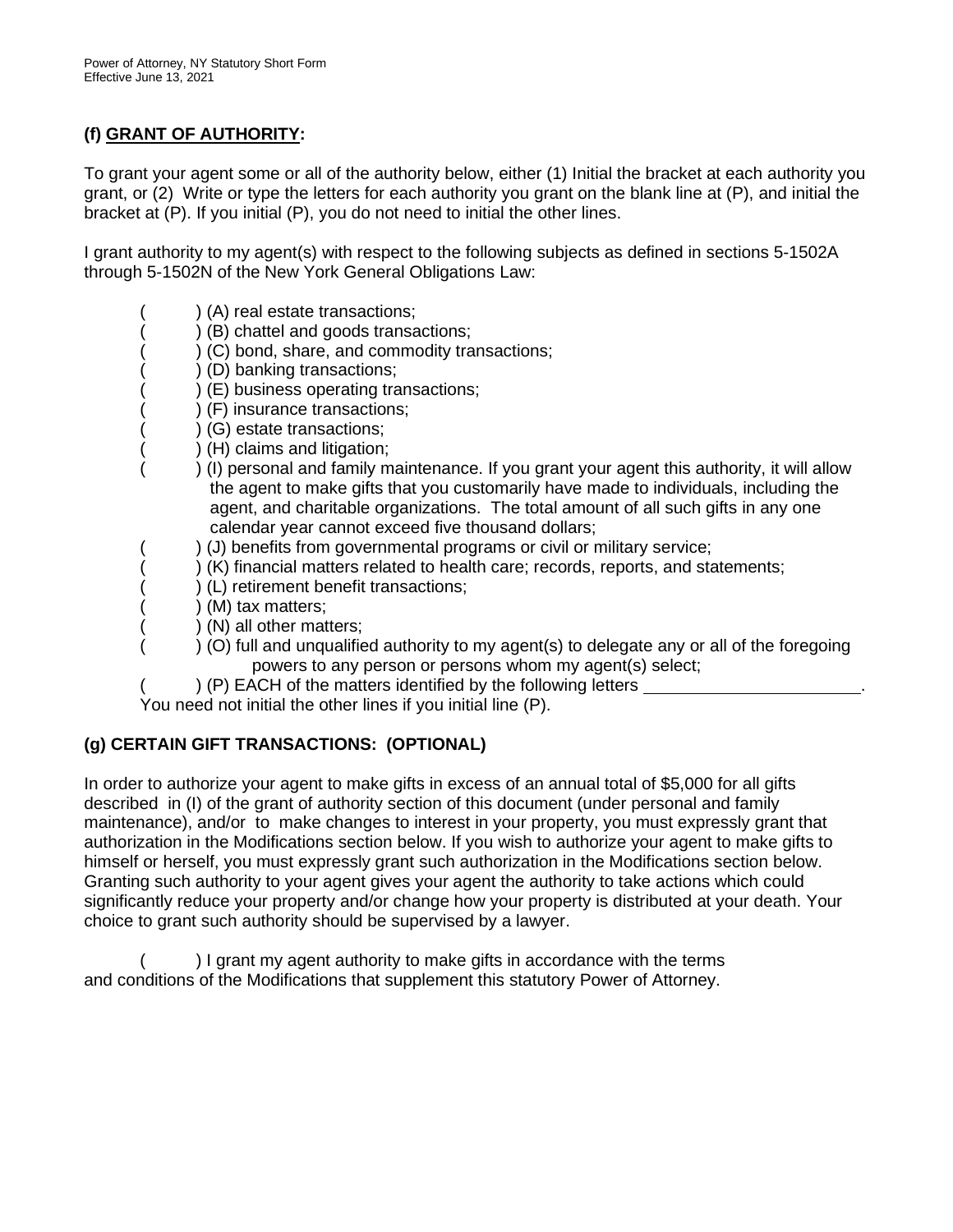# **(h) MODIFICATIONS: (OPTIONAL)**

In this section, you may make additional provisions, including, but not limited to, language to limit or supplement authority granted to your agent, language to grant your agent the specific authority to make gifts to himself or herself, and/or language to grant your agent the specific authority to make other gift transactions and/or changes to interests in your property. Your agent is entitled to be reimbursed from your assets for reasonable expenses incurred on your behalf. In this section, you may make additional provisions if you ALSO wish your agent(s) to be compensated from your assets for services rendered on your behalf, and you may define "reasonable compensation."

## **(i) DESIGNATION OF MONITOR(S): (OPTIONAL)**

If you wish to appoint monitor(s), initial and fill in the section below:

 $($  ) I wish to designate  $\sqrt{ }$ 

whose address(es) is (are)

as monitor(s). Upon the request of the monitor(s), my agent(s) must provide the monitor(s) with a copy of the power of attorney and a record of all transactions done or made on my behalf. Third parties holding records of such transactions shall provide the records to the monitor(s) upon request.

### **(j) COMPENSATION OF AGENT(S):**

Your agent is entitled to be reimbursed from your assets for reasonable expenses incurred on your behalf. If you ALSO wish your agent(s) to be compensated from your assets for services rendered on your behalf, and/or you wish to define "reasonable compensation", you may do so above, under "Modifications".

### **(k) ACCEPTANCE BY THIRD PARTIES:**

I agree to indemnify the third party for any claims that may arise against the third party because of reliance on this Power of Attorney. I understand that any termination of this Power of Attorney, whether the result of my revocation of the Power of Attorney or otherwise, is not effective as to a third party until the third party has actual notice or knowledge of the termination.

### **(l) TERMINATION:**

This Power of Attorney continues until I revoke it or it is terminated by my death or other event described in Section 5-1511 of the General Obligations Law. Section 5-1511 of the General Obligations Law describes the manner in which you may revoke your Power of Attorney, and the events which terminate the Power of Attorney.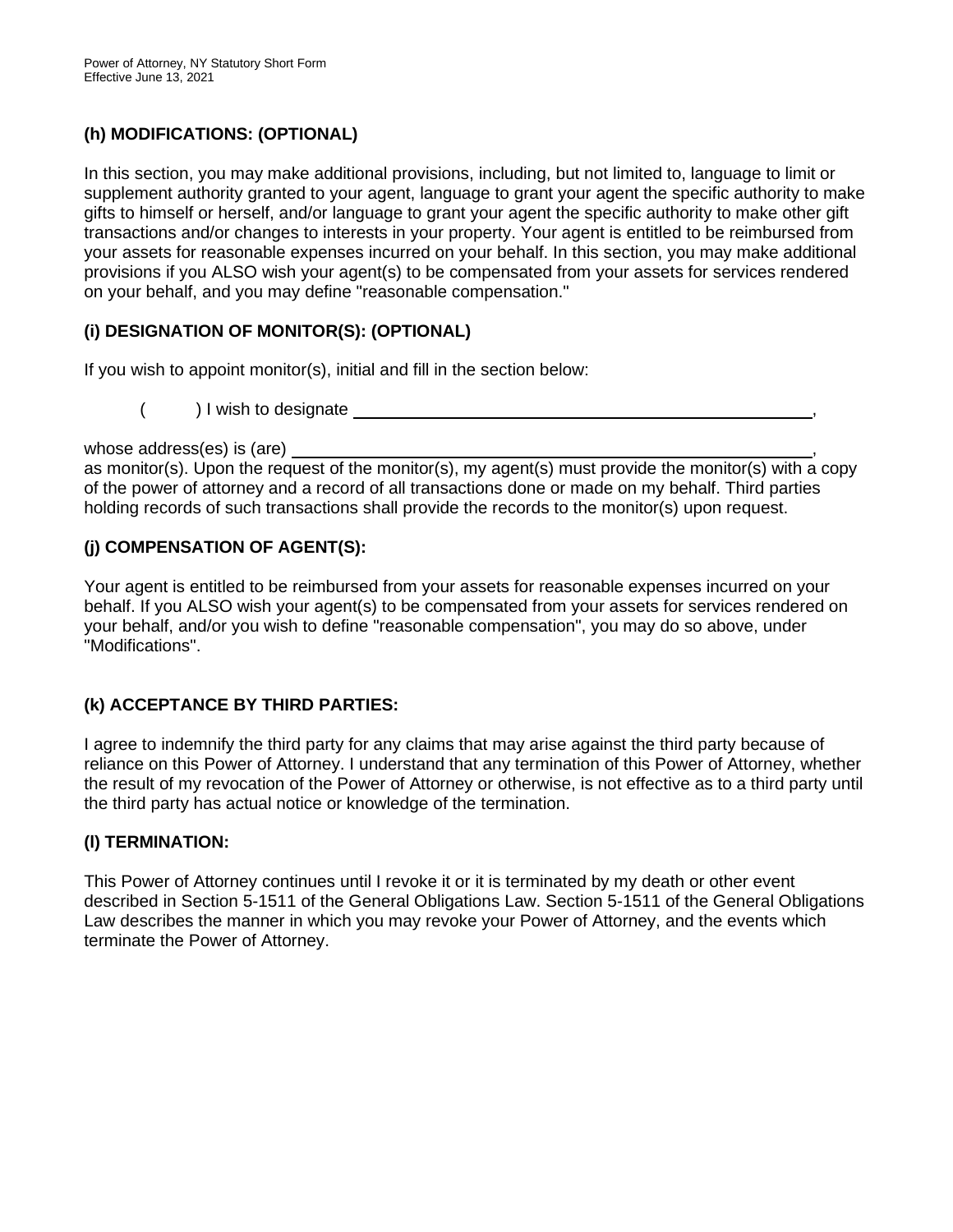### **(m) SIGNATURE AND ACKNOWLEDGMENT:**

| In Witness Whereof I have hereunto signed my name on                                                                                  |                                                                                                                |             | .20                                                      |
|---------------------------------------------------------------------------------------------------------------------------------------|----------------------------------------------------------------------------------------------------------------|-------------|----------------------------------------------------------|
|                                                                                                                                       | PRINCIPAL signs here: ==>                                                                                      |             |                                                          |
| STATE OF NEW YORK                                                                                                                     |                                                                                                                |             |                                                          |
| <b>COUNTY OF</b>                                                                                                                      | $:$ SS $\ddots$                                                                                                |             |                                                          |
| On the state of the state of the state of the state of the state of the state of the state of the state of the<br>porconally appeared | day of the control of the control of the control of the control of the control of the control of the control o | in the year | before me, the undersigned,<br>parcopally known to mo or |

personally appeared , personally known to me or proved to me on the basis of satisfactory evidence to be the individual(s) whose name(s) is (are) subscribed to the within instrument and acknowledged to me that he/she/they executed the same in his/her/their capacity(ies), and that by his/her/their signature(s) on the instrument, the individual(s), or the person upon behalf of which the individual(s) acted, executed the instrument.

Notary Public

#### **(n) SIGNATURES OF WITNESSES**

By signing as a witness, I acknowledge that the principal signed the Power of Attorney in my presence and in the presence of the other witness, or that the principal acknowledged to me that the principal's signature was affixed by him or her at his or her direction. I also acknowledge that the principal has stated that this Power of Attorney reflects his or her wishes and that he or she has signed it voluntarily.

I am not named herein as an agent or as a permissible recipient of gifts.

| Signature of Witness 1<br>Date:                         | Signature of Witness 2<br>Date:                         |
|---------------------------------------------------------|---------------------------------------------------------|
| Sign on the line above and print name and address below | Sign on the line above and print name and address below |
| Name:                                                   | Name:                                                   |
| Address:                                                | Address:                                                |
| City, State Zip Code:                                   | City, State Zip Code:                                   |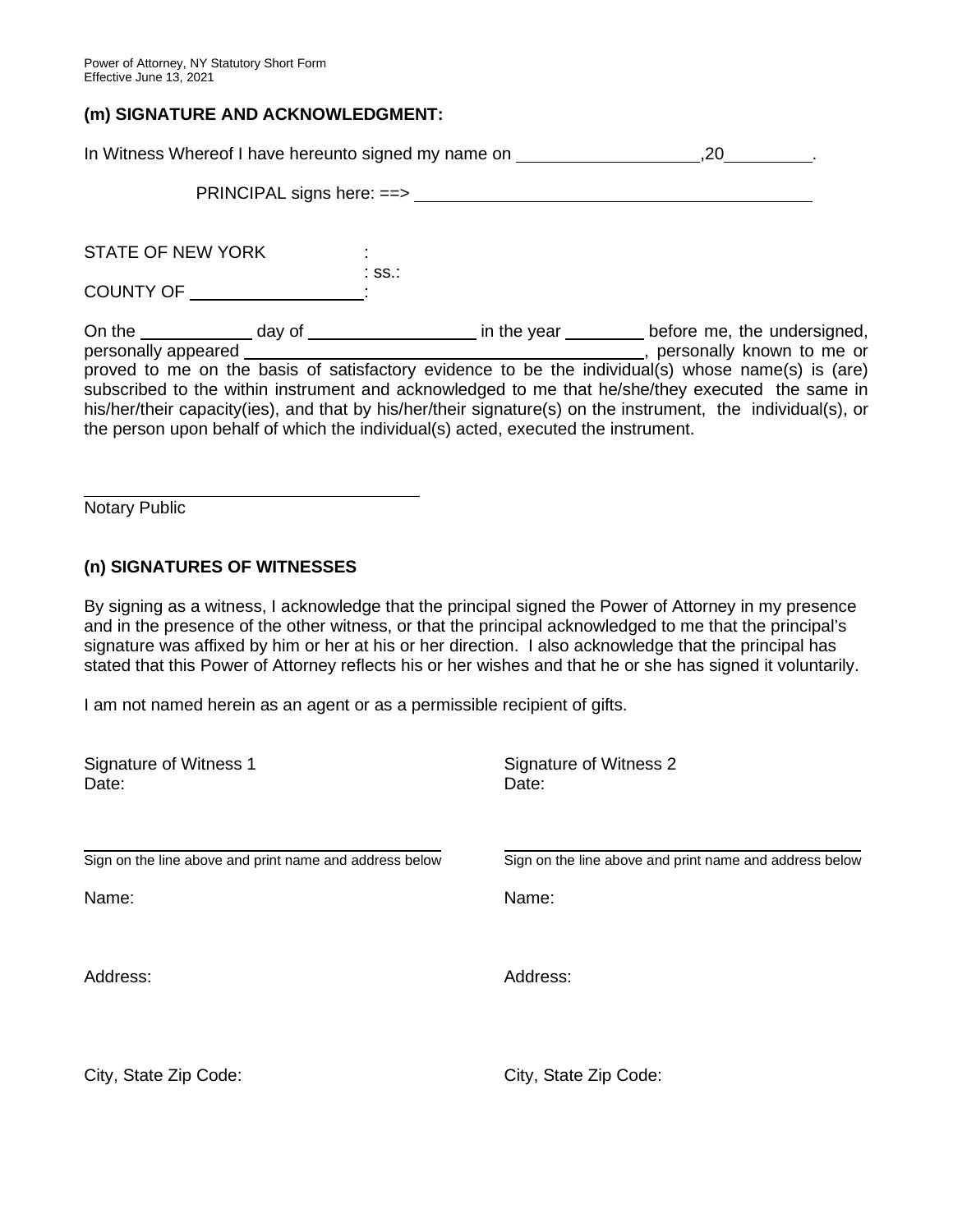### **(o) IMPORTANT INFORMATION FOR THE AGENT:**

When you accept the authority granted under this Power of Attorney, a special legal relationship is created between you and the principal. This relationship imposes on you legal responsibilities that continue until you resign or the Power of Attorney is terminated or revoked. You must:

- (1) act according to any instructions from the principal, or, where there are no instructions, in the principal's best interest;
- (2) avoid conflicts that would impair your ability to act in the principal's best interest;
- (3) keep the principal's property separate and distinct from any assets you own or control, unless otherwise permitted by law;
- (4) keep a record of all transactions conducted for the principal or keep all receipts of payments and transactions conducted for the principal; and
- (5) disclose your identity as an agent whenever you act for the principal by writing or printing the principal's name and signing your own name as "agent" in either of the following manners: **(Principal's Name) by (Your Signature) as Agent, OR (Your Signature) as Agent for (Principal's Name).**

You may not use the principal's assets to benefit yourself or anyone else or make gifts to yourself or anyone else unless the principal has specifically granted you that authority in the modifications section of this document or a Non-Statutory Power of Attorney. If you have that authority, you must act according to any instructions of the principal or, where there are no such instructions, in the principal's best interest. You may resign by giving written notice to the principal and to any co-agent, successor agent, monitor if one has been named in this document, or the principal's guardian if one has been appointed. If there is anything about this document or your responsibilities that you do not understand, you should seek legal advice.

#### **Liability of agent**:

The meaning of the authority given to you is defined in New York's General Obligations Law, Article 5, Title 15. If it is found that you have violated the law or acted outside the authority granted to you in the Power of Attorney, you may be liable under the law for your violation.

#### **(o) AGENT'S SIGNATURE AND ACKNOWLEDGMENT OF APPOINTMENT:**

It is not required that the principal and the agent(s) sign at the same time, nor that multiple agents sign at the same time.

I/we,  $\blacksquare$ Attorney. I am/we are the person(s) identified therein as agent(s) for the principal named therein.

I/we acknowledge my/our legal responsibilities.

In Witness Whereof I have hereunto signed my name on **contained** the matter of the state of the state of the state of the state of the state of the state of the state of the state of the state of the state of the state of

Agent(s) sign(s) here: ==>

==>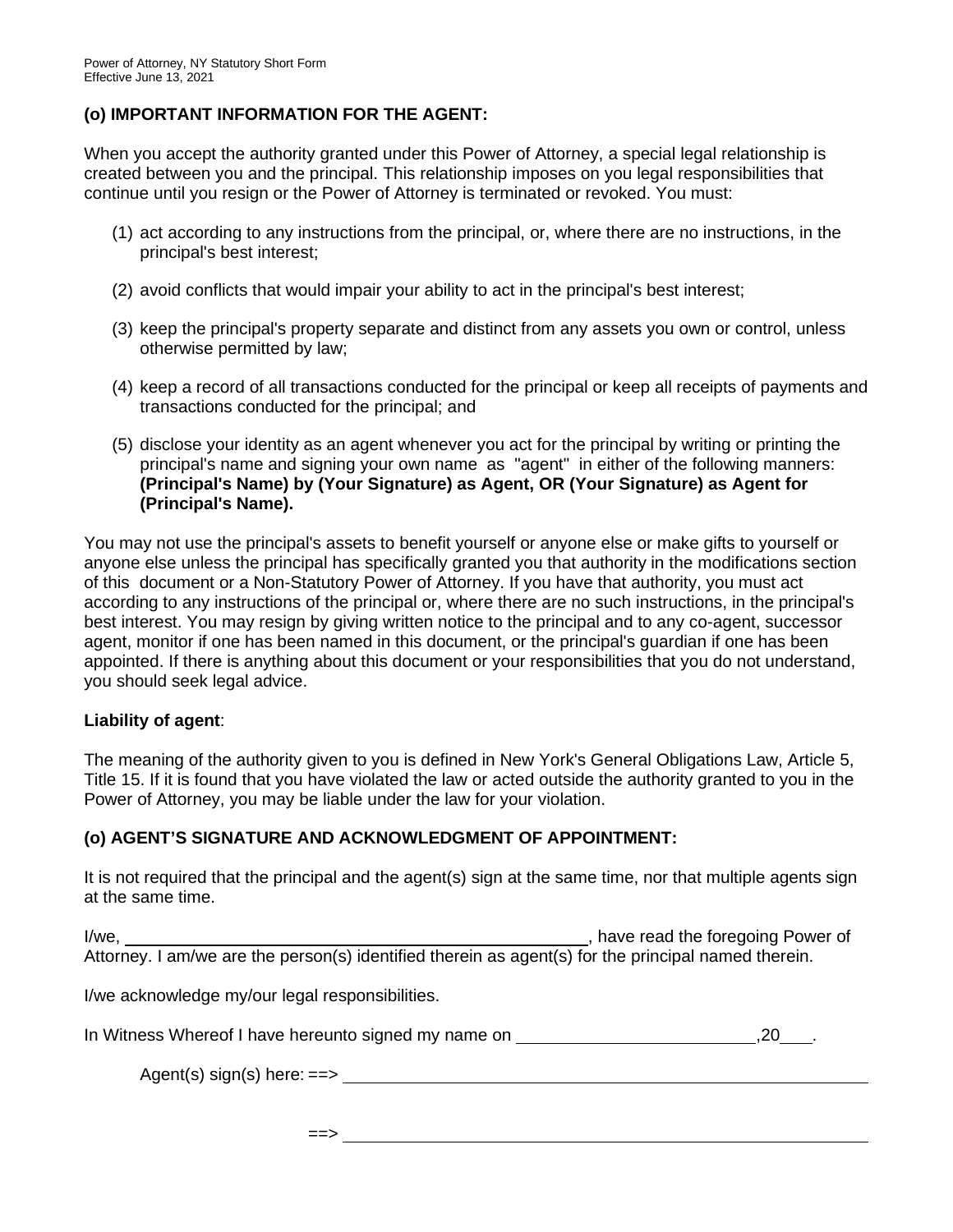Power of Attorney, NY Statutory Short Form Effective June 13, 2021

| STATE OF NEW YORK |                   |
|-------------------|-------------------|
|                   | $\therefore$ SS.: |
| COUNTY OF         |                   |

On the \_\_\_\_\_\_\_\_\_\_\_\_ day of \_\_\_\_\_\_\_\_\_\_\_\_\_\_\_\_\_\_ in the year \_\_\_\_\_\_\_\_\_ before me, the undersigned, personally appeared **on the contract of the contract of the contract of the contract of the contract of the contract of the contract of the contract of the contract of the contract of the contract of the contract of the co** proved to me on the basis of satisfactory evidence to be the individual(s) whose name(s) is (are) subscribed to the within instrument and acknowledged to me that he/she/they executed the same in his/her/their capacity(ies), and that by his/her/their signature(s) on the instrument, the individual(s), or the person upon behalf of which the individual(s) acted, executed the instrument.

Notary Public

On the <u>same of the day of the day of the year setting</u> before me, the undersigned, personally appeared , personally known to me or proved to me on the basis of satisfactory evidence to be the individual(s) whose name(s) is (are) subscribed to the within instrument and acknowledged to me that he/she/they executed the same in his/her/their capacity(ies), and that by his/her/their signature(s) on the instrument, the individual(s), or the person upon behalf of which the individual(s) acted, executed the instrument.

Notary Public